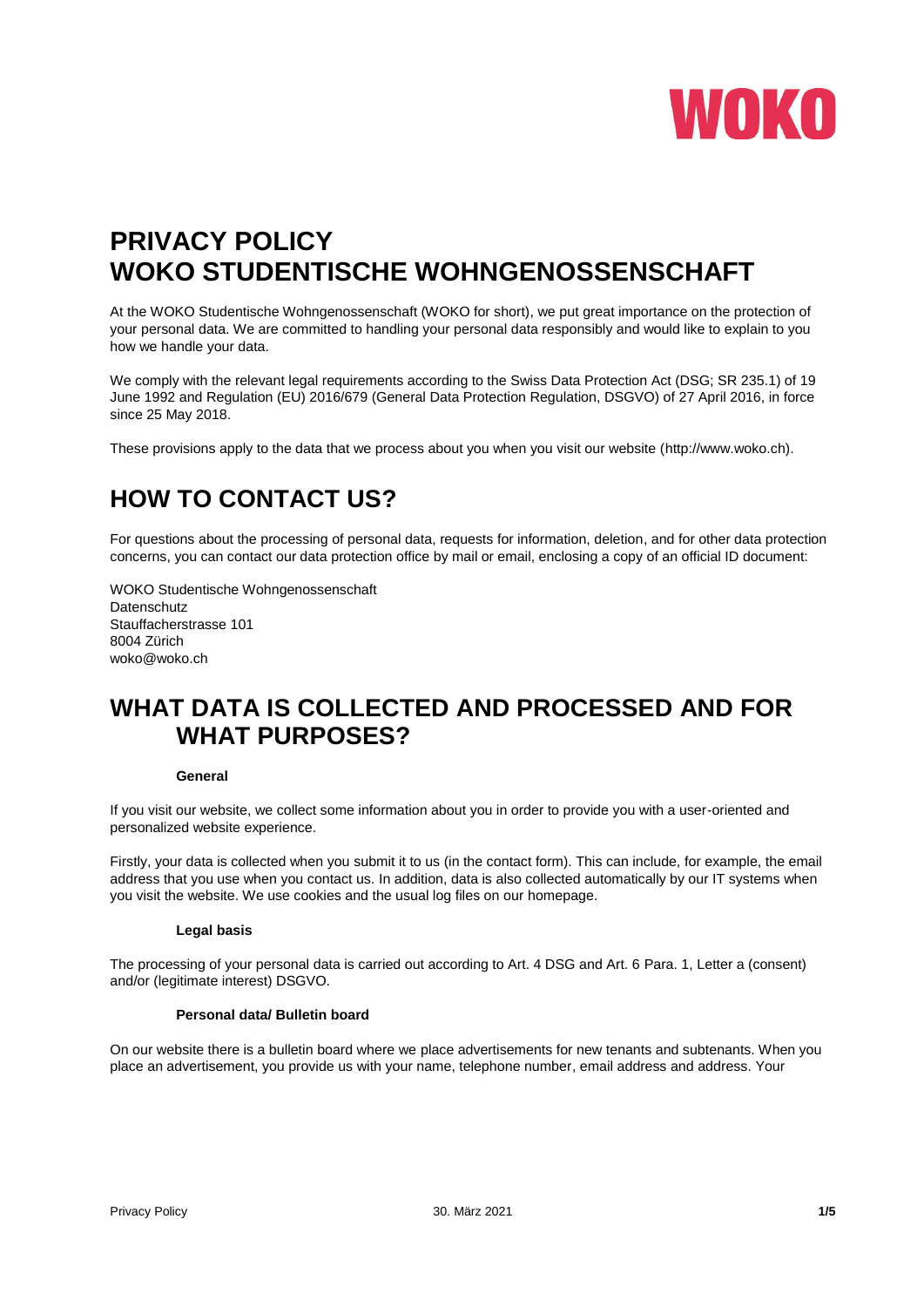

advertisement will be checked by us and then published. During this process your data will be processed and stored by us. When deleting the advertisement, the stored information will be deleted.

#### **Visiting the website**

If you visit our website, our servers temporarily store data in a log-file, the so-called server log-files. This allows WOKO to collect information about timestamp, browser, operating system, HTTP request, and any potential error codes that may arise for the visitor to the homepage. The data is deleted as soon as it is no longer required to achieve the purpose for which it was collected.

#### **Cookies**

Cookies are small (text-) files that are stored on your computer or mobile device and allow an analysis of your use of the website.

We use cookies on our website. As a result, information about the surfing behavior of website visitors is collected and stored in anonymous form. The collected data is only used to evaluate the use of the website and to increase the user-friendliness of the website. No data is collected that relates to a specific or identifiable person.

We use a statistics tool with which tracking data is not collected by means of tracking cookies, but directly by accessing our server (session cookie). The session cookies are deleted when the current browser session is closed and completely regenerated when the page is revisited.

You may refuse the use of cookies by selecting the appropriate settings on your browser, however, please note that if you do so, you may not be able to use the full functionality of this website.

#### **Web analytics tools**

On our website, we use the web analytics tool Google Analytics from the company Google (in short: Google), which has its headquarters at 1600 Amphitheatre Parkway, Mountain View, CA 94043, USA. Google is certified under the Privacy Shield agreement and thereby offers a guarantee of compliance with European data protection law (www.privacyshield.gov/participant).

#### **Google Analytics**

Our website uses Google Analytics, a web analytics service provided by Google. This makes it possible to assign data, sessions and interactions across multiple devices to a pseudonymous user ID and thereby analyze a user's activities across devices.

Google Analytics also uses cookies: text files that are stored on your computer and allow an analysis of your use of the website. The information generated by the cookie about your use of our website is usually transmitted to a Google server in the U.S. and stored there. For more information on terms of use and data protection, please visit http://www.google.com/analytics/terms/de.html or http://policies.google.com/?hl=de.

Google will use this information for the purpose of evaluating your use of our website, compiling reports on website activity, and providing other services relating to website activity and internet usage to the website operator. The legal basis for the use of Google Analytics is your consent. The recipient of the collected data is Google.

You can withdraw your consent at any time in the future and prevent the storage of cookies by changing the appropriate setting in your browser software; please note, however, that this may mean you are not able to make full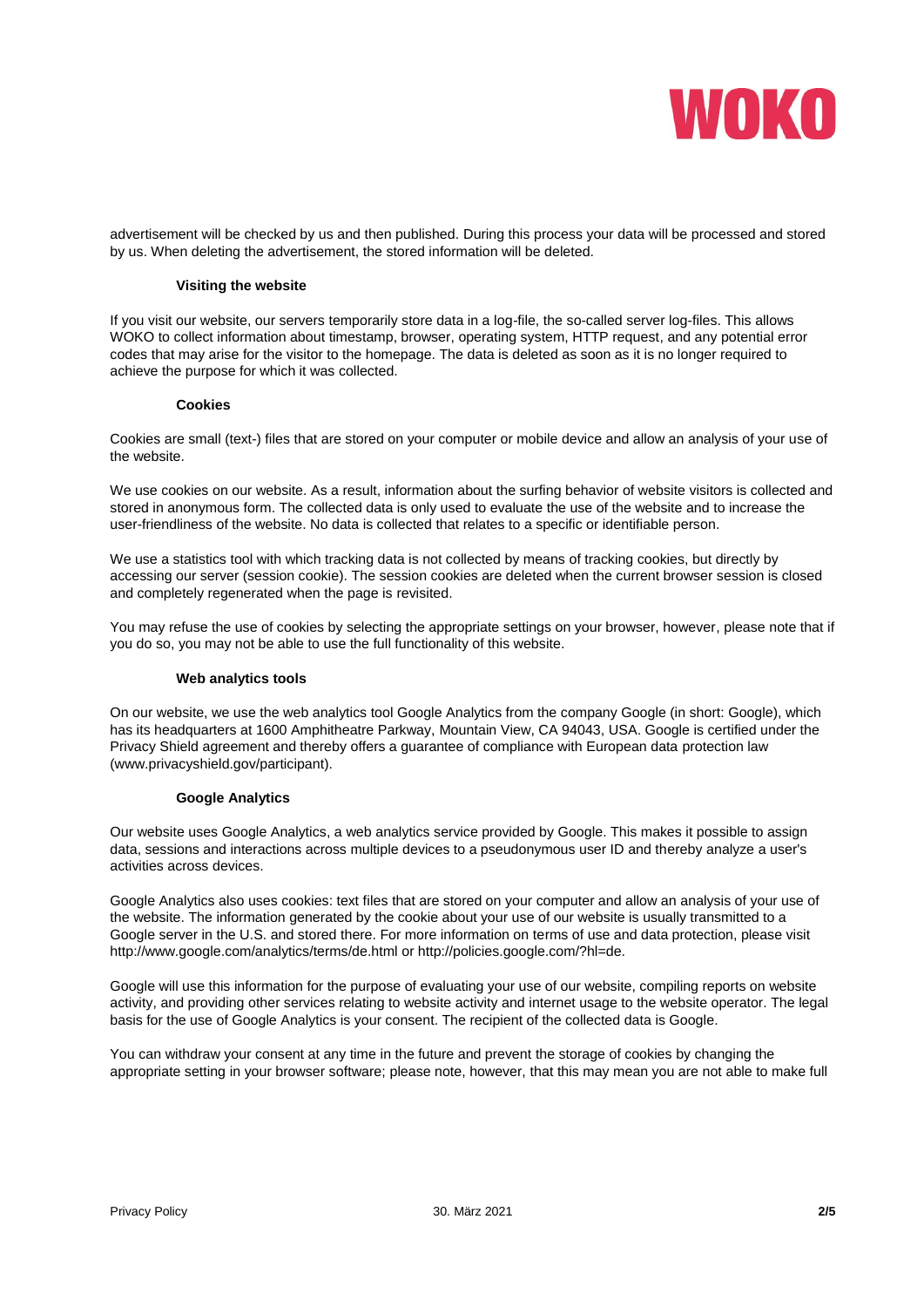

use of all the functions of our website. You can also prevent Google from collecting and processing the data generated by the cookie and related to your use of the website (including your IP address) by downloading and installing the browser add-on that is currently available at the following link:

[https://tools.google.com/dlpage/gaoptout?hl=de.](https://tools.google.com/dlpage/gaoptout?hl=de) Opt-out cookies prevent future collection of your data when you visit our website. To prevent collection by Universal Analytics across devices, you must opt-out on all systems used.

#### **OpenStreetMap**

We have integrated map sections of the online mapping tool "OpenStreetMap" on our website. This is a so-called open-source mapping, which we can access via an API (interface). This function is offered by OpenStreetMap Foundation, St John's Innovation Centre, Cowley Road, Cambridge, CB4 0WS, United Kingdom. By using this map function, your IP address will be forwarded to OpenStreetMap.

- > **Why do we use OpenStreetMap on our website?** Our website is primarily intended to be helpful to you. By providing important information from the OpenStreetMap map service, it allows us to show you, for example, exactly where WOKO properties are located.
- > **What data is stored by OpenStreetMap?** When you visit our website that offers OpenStreetMap, user data is transmitted to the service and stored there. OpenStreetMap collects information about your interactions with the digital map, your IP address, data about your browser, device type, operating system and on what day and at what time you used the service. Tracking software is also used to record user interactions for this purpose. The company specifies the analysis tool "Piwik" in its own privacy policy. The collected data is subsequently accessible to the corresponding working groups of the OpenStreetMap Foundation. The company does not disclose personal data to other persons or companies, unless this is legally necessary. The third-party provider Piwik does store your IP address, but in a truncated form. The following cookie may be set in your browser when you interact with OpenStreetMap on our website: Name: osm\_location Value: 9.63312%7C52.41500%7C17%7CM. Purpose: The cookie is needed to unlock OpenStreetMap content. Expiration date: after 10 years. If you choose to view the map in full screen, you will be linked to the OpenStreetMap website, where additional cookies may be stored.
- > **How long and where is the data stored?** The API servers, databases, and ancillary services servers are currently located in the United Kingdom (Great Britain and Northern Ireland) and the Netherlands. Your IP address and user information are stored in shortened form by the web analytics tool Piwik and will be deleted after 180 days.
- > **How can I delete my data or prevent data storage?** You have the right to access your personal data at any time and to object to its use and processing. You can manage, delete or deactivate cookies that may be set by OpenStreetMap in your browser at any time. However, this will prevent the service from working to its full capacity. For each browser, managing, deleting or disabling cookies works slightly differently. If you want to learn more about the data processing by OpenStreetMap, we recommend that you read the company's privacy policy at [https://wiki.osmfoundation.org/wiki/Privacy\\_Policy](https://wiki.osmfoundation.org/wiki/Privacy_Policy)

#### **Integration of third-party services and content**

We use content or service offerings from third-party providers within our online offering in order to integrate their content and services, such as videos or fonts.

#### **To which categories of persons does the data protection declaration apply?**

The data protection declaration applies to visitors and users of our website. It also applies to the login area and persons who have advertised on the bulletin board.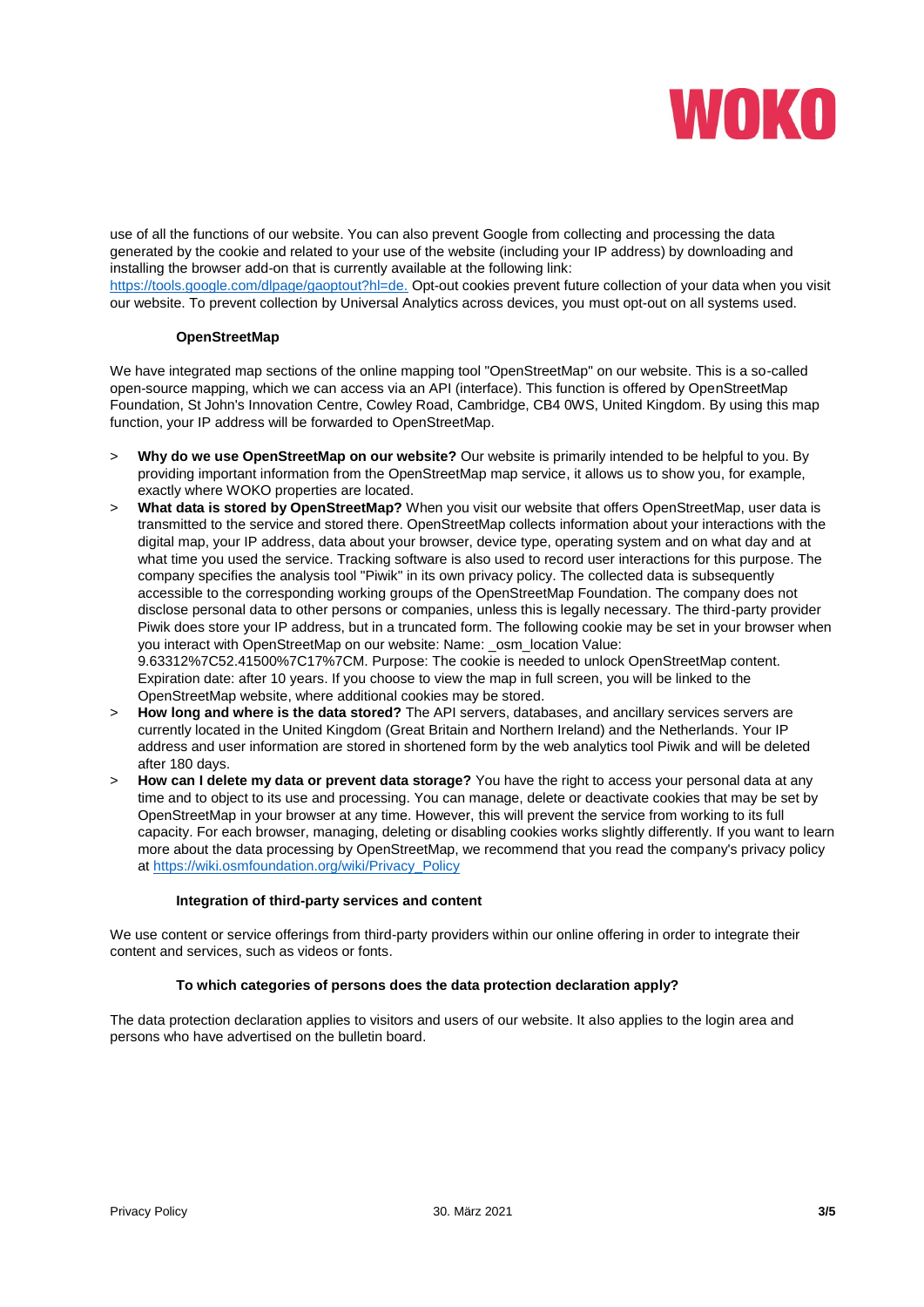

#### **Will my data be passed on to third parties?**

With the exception of data sent to third parties through the use of services and content integrated on our website (see above "Integration of services and content of third parties", "Web analytics tools"), we do not pass on the data collected from you through your visit to the website to third parties.

#### **What measures are used to protect personal data?**

We take technical and organizational security measures to protect your personal data against manipulation, loss, and destruction, against access by unauthorized persons, and to ensure the protection of your rights and compliance with applicable data protection laws.

The measures taken are intended to ensure the confidentiality and integrity of your data and to ensure the availability and resilience of our systems and services in the processing of your data on a permanent basis. They are also designed to ensure the rapid restoration of data availability and access in the event of a physical or technical incident.

Our data processing and security measures are continuously improved in line with technical developments.

Emails and data you provide in the contact form you send us are not encrypted. Such information can be lost at any time or fall into the hands of unauthorized third parties. For this reason, any submission of personal information and data is voluntary and at your own risk. In this context, any liability of WOKO is excluded. Confidential information must be sent to WOKO by mail or other secure means.

We also take our own internal data protection very seriously. Our employees and the service companies we commission are obliged to maintain confidentiality and to comply with data protection regulations. Furthermore, they are only granted access to personal data to the extent that is necessary.

### **WHAT APPLIES TO LINKS TO THIRD-PARTY WEBSITES?**

This privacy policy applies to the information we collect. If a link to a third-party website is provided on our website, please note that we are not responsible for the content or privacy practices of third-party websites. We recommend that you read the relevant privacy statements of the third-party websites.